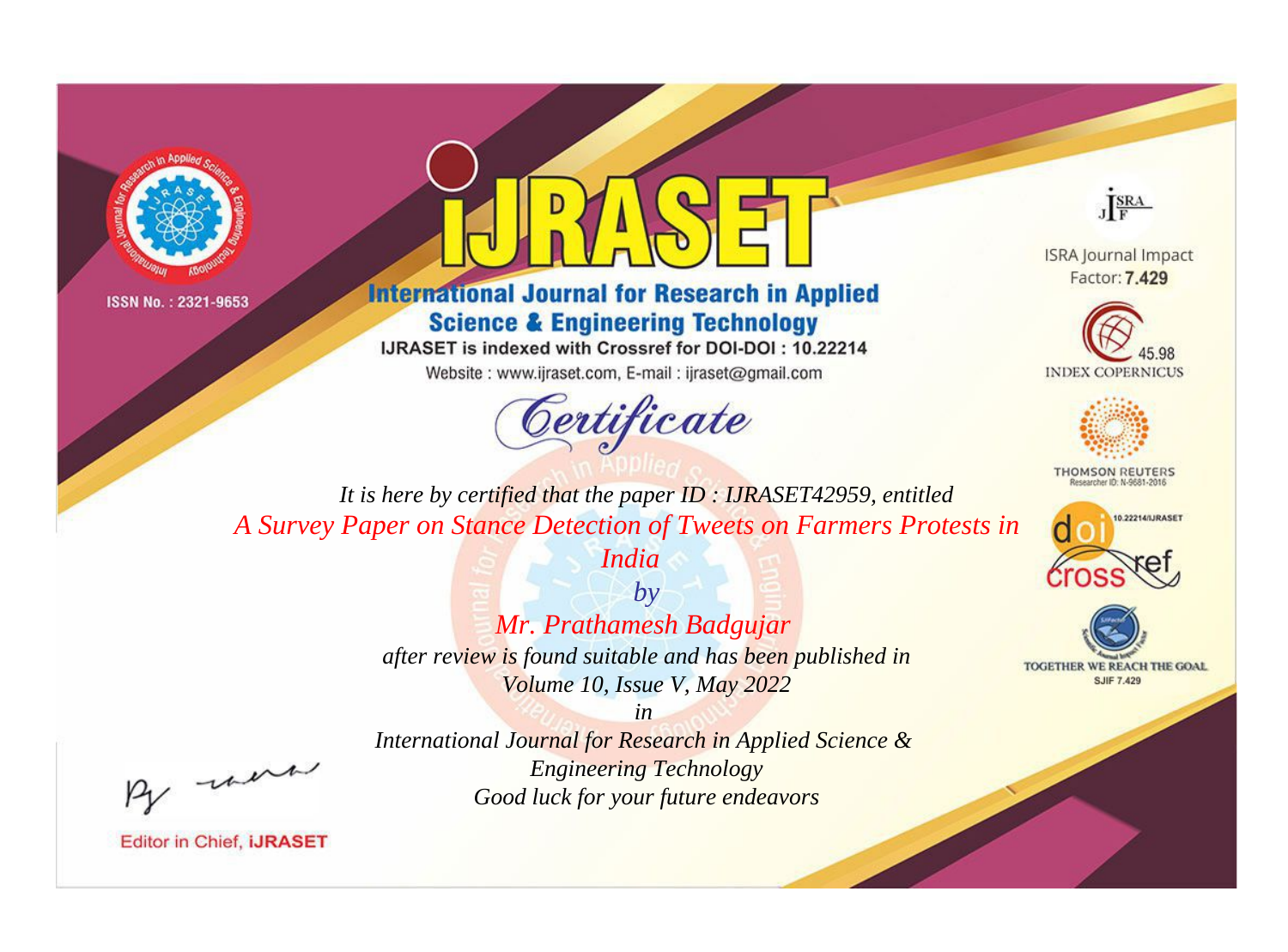



**International Journal for Research in Applied Science & Engineering Technology** 

IJRASET is indexed with Crossref for DOI-DOI: 10.22214

Website: www.ijraset.com, E-mail: ijraset@gmail.com





**ISRA Journal Impact** Factor: 7.429





**THOMSON REUTERS** 



TOGETHER WE REACH THE GOAL **SJIF 7.429** 

*It is here by certified that the paper ID : IJRASET42959, entitled A Survey Paper on Stance Detection of Tweets on Farmers Protests in* 

*India*

*by Mr. Aditya Kamble after review is found suitable and has been published in Volume 10, Issue V, May 2022*

, un

*International Journal for Research in Applied Science & Engineering Technology Good luck for your future endeavors*

*in*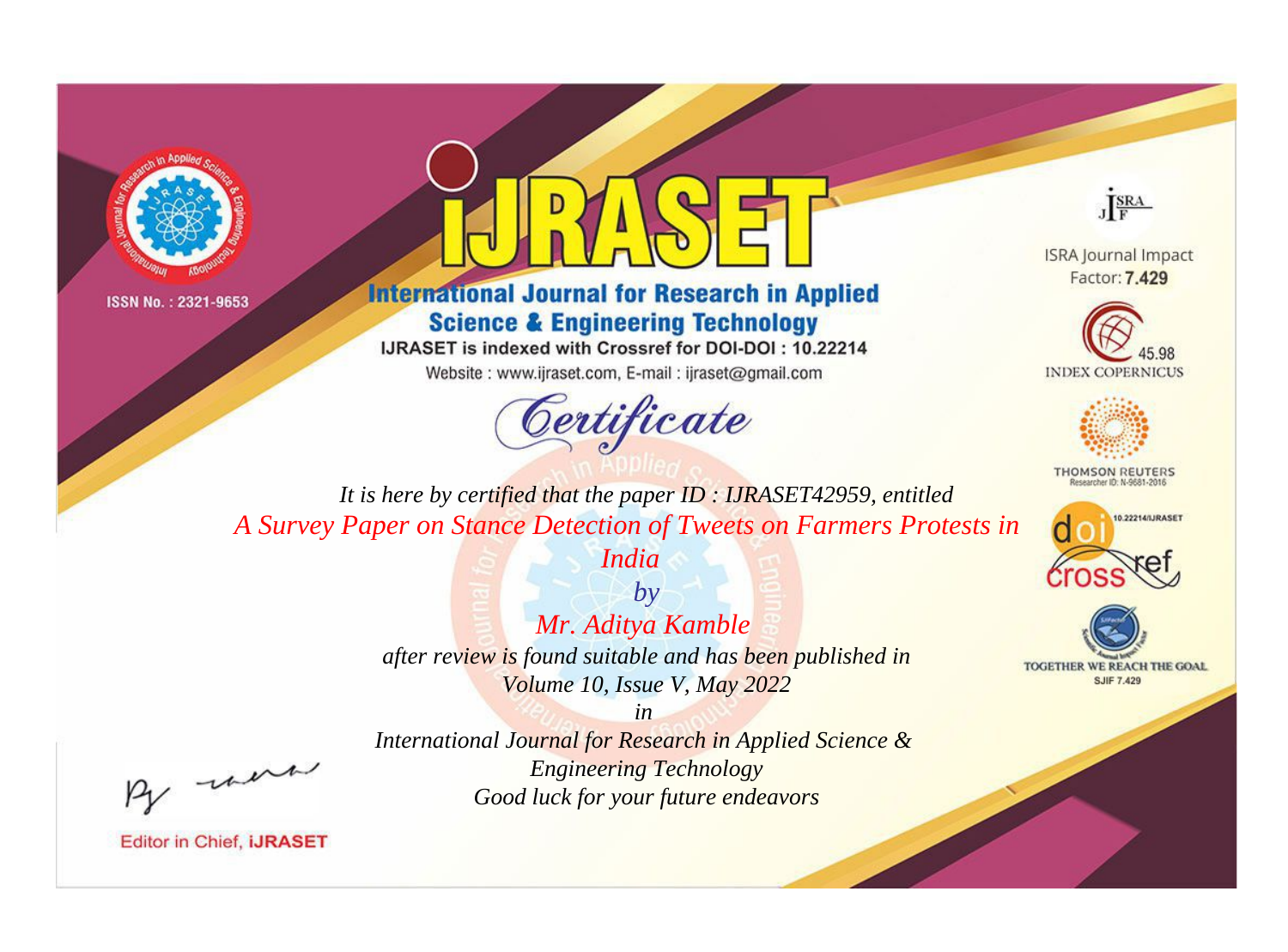



## **International Journal for Research in Applied Science & Engineering Technology**

IJRASET is indexed with Crossref for DOI-DOI: 10.22214

Website: www.ijraset.com, E-mail: ijraset@gmail.com



JERA

**ISRA Journal Impact** Factor: 7.429





**THOMSON REUTERS** 



TOGETHER WE REACH THE GOAL **SJIF 7.429** 

It is here by certified that the paper ID: IJRASET42959, entitled A Survey Paper on Stance Detection of Tweets on Farmers Protests in

India

 $b\nu$ Mr. Anuj Kadam after review is found suitable and has been published in Volume 10, Issue V, May 2022

were

International Journal for Research in Applied Science & **Engineering Technology** Good luck for your future endeavors

 $in$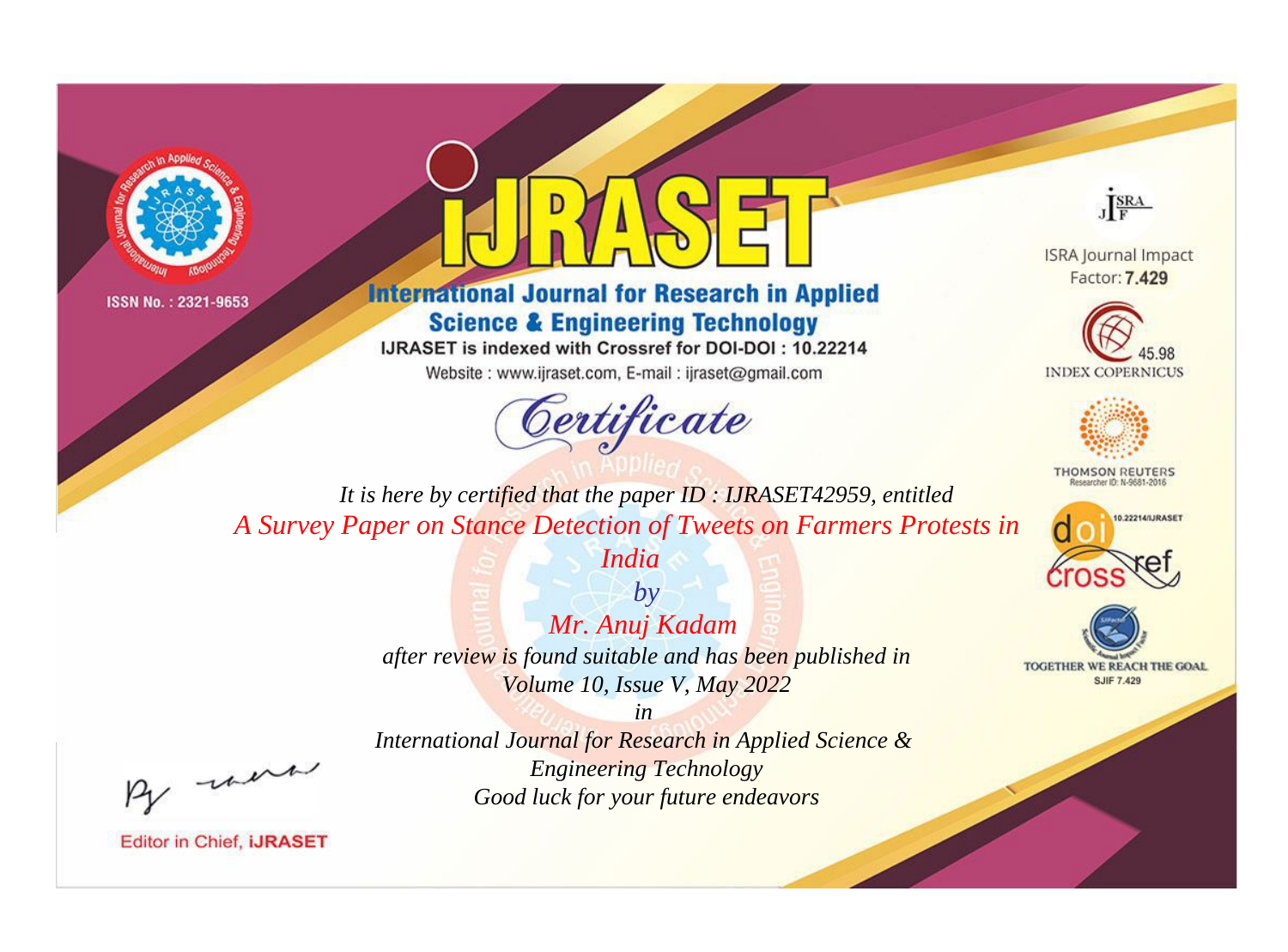



## **International Journal for Research in Applied Science & Engineering Technology**

IJRASET is indexed with Crossref for DOI-DOI: 10.22214

Website: www.ijraset.com, E-mail: ijraset@gmail.com



JERA

**ISRA Journal Impact** Factor: 7.429





**THOMSON REUTERS** 



TOGETHER WE REACH THE GOAL **SJIF 7.429** 

It is here by certified that the paper ID: IJRASET42959, entitled A Survey Paper on Stance Detection of Tweets on Farmers Protests in

India

 $b\nu$ Mr. Dhruv Shah after review is found suitable and has been published in Volume 10, Issue V, May 2022

-were

International Journal for Research in Applied Science & **Engineering Technology** Good luck for your future endeavors

 $in$